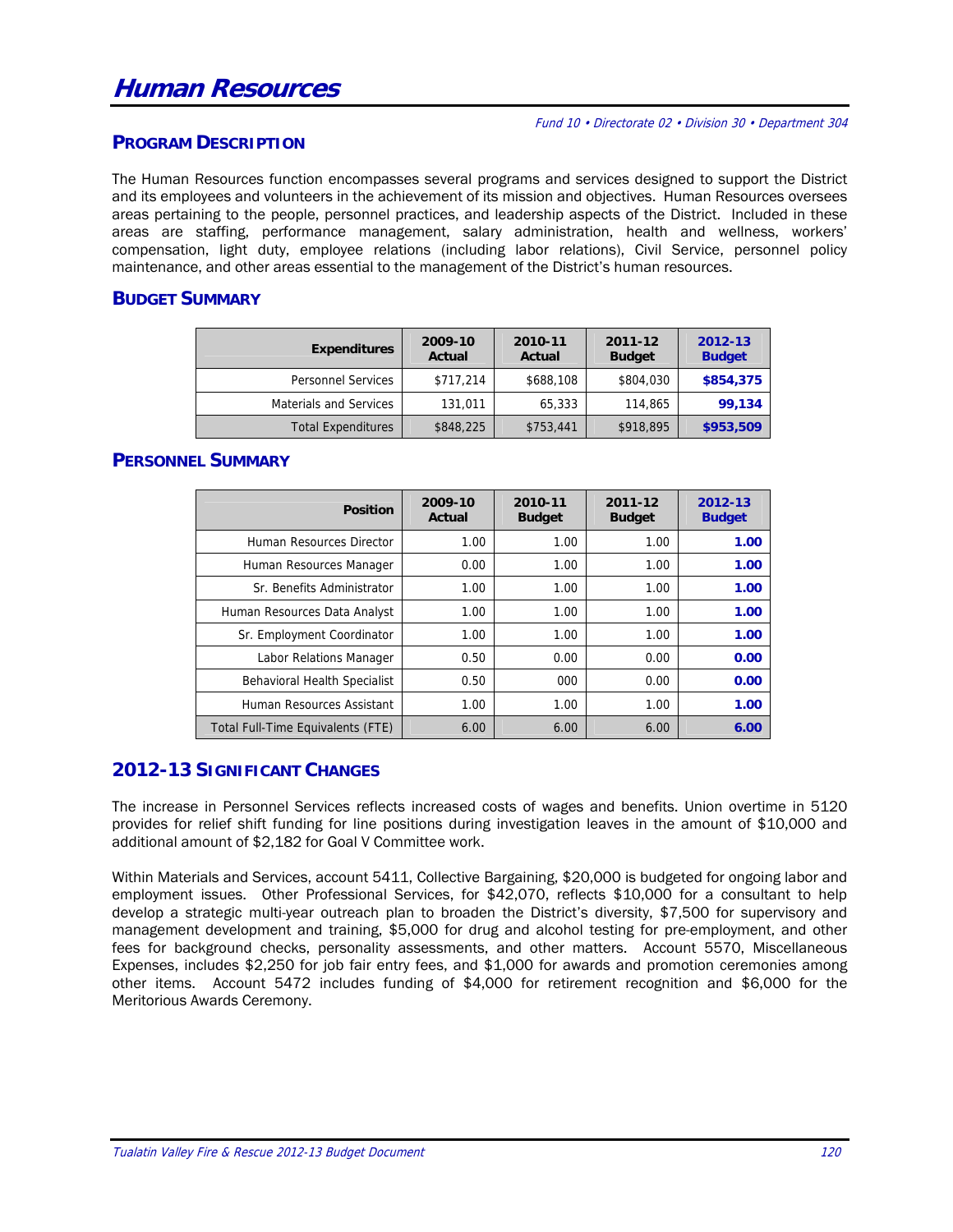## **STATUS OF 2011-12 SERVICE MEASURES**

• Gather data on injured workers who return to light duty and submit to SAIF for reimbursement.

| Goal(s):                  | VII                                                                                                                  |
|---------------------------|----------------------------------------------------------------------------------------------------------------------|
| Service Type(s):          | Essential                                                                                                            |
| Measured By:              | Periodic review and submission of injured worker/light duty data to SAIF<br>in order to qualify for reimbursement.   |
| <b>Status or Outcome:</b> | Between July 1, 2010 and June 30, 2011, the District received a total of<br>\$58,580.96 in reimbursements from SAIF. |

Successfully attract, select, retain, and promote qualified personnel to fill non-Civil Service positions.

| Goal(s):                  | VI                                                                                                                                                                                                                                                                                                                                                                        |
|---------------------------|---------------------------------------------------------------------------------------------------------------------------------------------------------------------------------------------------------------------------------------------------------------------------------------------------------------------------------------------------------------------------|
| Service Type(s):          | Mandatory                                                                                                                                                                                                                                                                                                                                                                 |
| Measured By:              | Timely recruitment, well-organized and coordinated interview and testing<br>processes, and a voluntary hiring manager's survey, which HR requests to<br>be completed after each recruitment process.                                                                                                                                                                      |
| <b>Status or Outcome:</b> | Successfully completed six recruitments and anticipate an additional four<br>for the remaining of the fiscal year. Feedback from hiring managers via<br>survey has consistently been a rating of 4 - 5 out of 5. Newly promoted or<br>hired employees in non-Civil Service positions last fiscal year to date have<br>successfully completed their trial service periods. |

 Conduct job analysis on new and changing jobs in order to maintain up-to-date job descriptions, while ensuring jobs are appropriately slotted into the non-represented salary grade chart.

| Goal(s):                  | VI. VIII                                                                                                                                                                                                                      |
|---------------------------|-------------------------------------------------------------------------------------------------------------------------------------------------------------------------------------------------------------------------------|
| Service Type(s):          | Essential                                                                                                                                                                                                                     |
| Measured By:              | Ongoing analysis of positions, for both content and cost, to ensure the<br>right work is being done and positions are correctly assigned into the<br>appropriate salary grade.                                                |
| <b>Status or Outcome:</b> | All job descriptions have been updated to reflect consistent format<br>template designed in 2008. Formal job analyses have been conducted<br>for several positions, including new positions and several<br>reclassifications. |

 Process annual employee performance evaluations for the District. Review for content, timeliness, and quality, ensuring that merit pay requests match performance levels as outlined in the budget document.

| Goal(s):                  | VI. VIII                                                                                                                                                                                                                                                                                                                                                                                                                                                                                                                                          |
|---------------------------|---------------------------------------------------------------------------------------------------------------------------------------------------------------------------------------------------------------------------------------------------------------------------------------------------------------------------------------------------------------------------------------------------------------------------------------------------------------------------------------------------------------------------------------------------|
| Service Type(s):          | Essential                                                                                                                                                                                                                                                                                                                                                                                                                                                                                                                                         |
| Measured By:              | Continued efforts towards 100% compliance by supervisors and<br>managers for completion of well-written, timely evaluations.                                                                                                                                                                                                                                                                                                                                                                                                                      |
| <b>Status or Outcome:</b> | After a thorough review of the performance evaluation process, the<br>District has changed the due date for all performance evaluations to July<br>1 <sup>st</sup> . With all evaluations due on July 1 <sup>st</sup> , a more thorough review can be<br>done for quality and timeliness. Managers will evaluate all employee<br>performance at the same time each year, which aligns all merit-based<br>increases at the same time for budgeting purposes. Evaluation forms<br>and processes have also been revised as part of the cycle change. |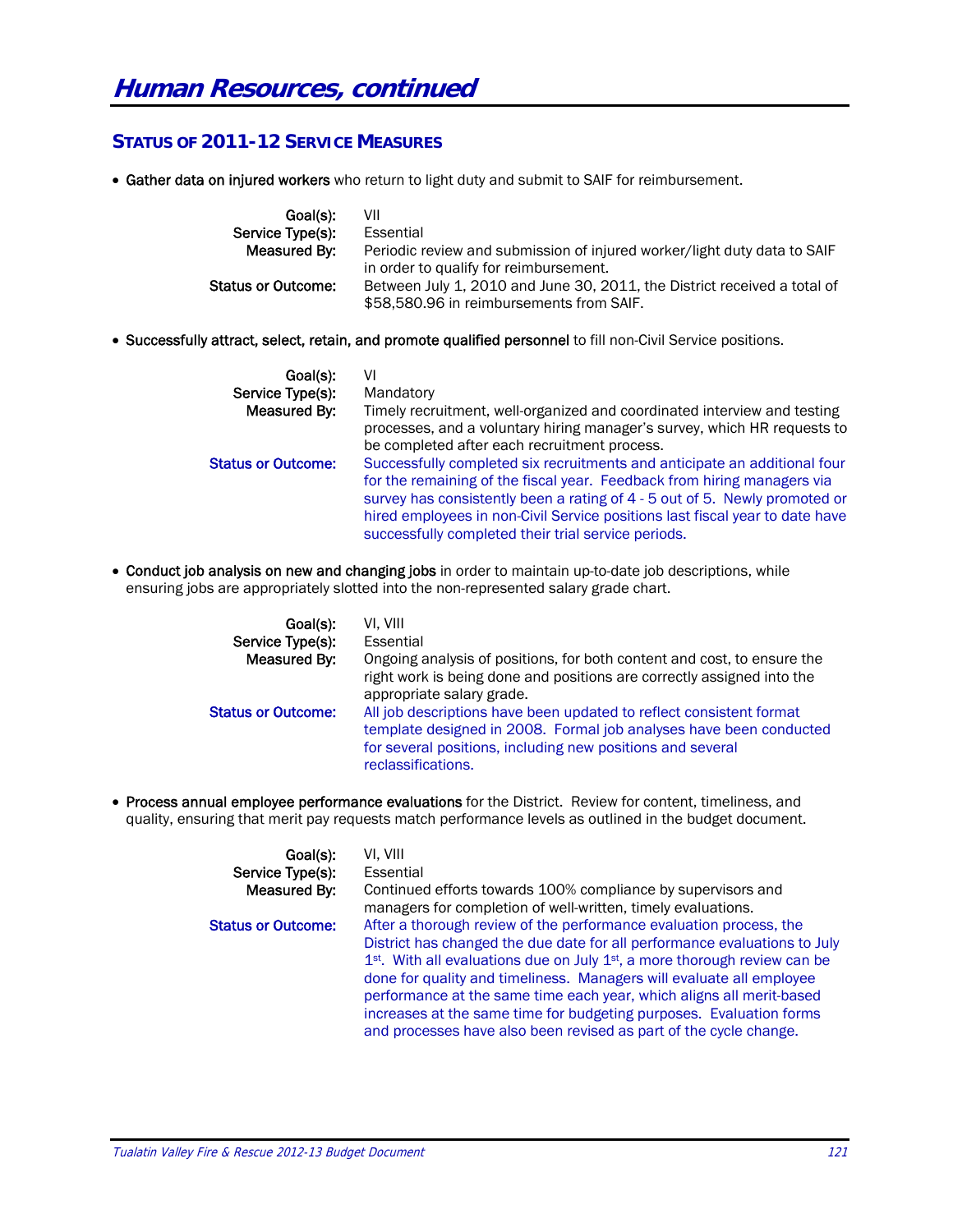## **STATUS OF 2011-12 CHANGE STRATEGIES**

 Support the development and implementation of a multi-year diversity outreach plan, complete with benchmarks, staff resources, and needs analysis. Include cost and budget impact.

| Goal(s)/Call(s) for Action:<br><b>Budget Impact:</b><br>Duration: | V/A<br>Could be significant based on recommendations of steering committee.<br>Year 2 of 5                                                                                                                                                                            |
|-------------------------------------------------------------------|-----------------------------------------------------------------------------------------------------------------------------------------------------------------------------------------------------------------------------------------------------------------------|
| <b>Budget Description:</b>                                        | With a diversity/outreach plan, the District can systematically work<br>towards educating employees on the importance of a diverse workforce,<br>increasing the diversity, and enabling improvement of diversity statistics<br>to more closely reflect the community. |
| Partner(s):                                                       | Integrated Operations, Division Managers, Assistant Chiefs, Fire Chief's<br>Office                                                                                                                                                                                    |
| <b>Status or Outcome:</b>                                         | Selected by the Fire Chief, a diversity taskforce will complete the<br>identified diversity plan and deliverables for the first year of the plan.<br>Taskforce meetings are ongoing as they formulate strategies to<br>accomplish the goal.                           |

 Develop a competency based model for organizational advancement - to be used in job descriptions, employee selection, professional development, performance evaluations, and succession planning.

| Goal(s)/Call(s) for Action: | V. VI/C and D                                                                                                                                                                                                                                                                                                                                                                                                                                                                                                                           |
|-----------------------------|-----------------------------------------------------------------------------------------------------------------------------------------------------------------------------------------------------------------------------------------------------------------------------------------------------------------------------------------------------------------------------------------------------------------------------------------------------------------------------------------------------------------------------------------|
| <b>Budget Impact:</b>       | Some budget impact is expected during the training and implementation<br>phase.                                                                                                                                                                                                                                                                                                                                                                                                                                                         |
| Duration:                   | Year 1 of 3                                                                                                                                                                                                                                                                                                                                                                                                                                                                                                                             |
| <b>Budget Description:</b>  | Years 1 and 2 will require training of staff in the competency-based<br>model of employee development.                                                                                                                                                                                                                                                                                                                                                                                                                                  |
| Partner(s):                 | Integrated Operations, Division Managers, Assistant Chiefs, Fire Chief's<br>Office                                                                                                                                                                                                                                                                                                                                                                                                                                                      |
| <b>Status or Outcome:</b>   | Training occurred in September 2011, to begin the process for<br>implementing a competency-based program for organizational talent<br>management. Staff will continue to develop a well-structured multi-<br>functional program; however, efforts have already begun to initially<br>address competency-based job evaluation and job descriptions, as well<br>as short- and long-term developmental opportunities. This will be<br>replaced in fiscal year 2012-13 with an expanded Change Strategy<br>having a duration of five years. |

Develop a sustainable supervisor/manager/leadership training program for line and non-line employees.

| Goal(s)/Call(s) for Action:<br><b>Budget Impact:</b> | VI/C and D<br>Budget as necessary for delivery of an ongoing training program focused<br>on development of employees as supervisors and managers.                                                                                                                                                                                                                 |
|------------------------------------------------------|-------------------------------------------------------------------------------------------------------------------------------------------------------------------------------------------------------------------------------------------------------------------------------------------------------------------------------------------------------------------|
| Duration:                                            | Year 1 of 2                                                                                                                                                                                                                                                                                                                                                       |
| <b>Budget Description:</b>                           | The first step will be to evaluate various training/tracking methods. Once<br>a delivery system is selected, work with identified vendor to build a<br>sustainable supervisory development program.                                                                                                                                                               |
| Partner(s):                                          | Training, Integrated Operations, Fire Chief's Office                                                                                                                                                                                                                                                                                                              |
| <b>Status or Outcome:</b>                            | Several options are being considered to create a sustainable, ongoing<br>training program to increase supervisor and managerial skills among<br>staff with leadership responsibilities. Options include web-based training,<br>classroom training, and on-site programs. The first phase of the program<br>should be implemented by the end of fiscal year 11/12. |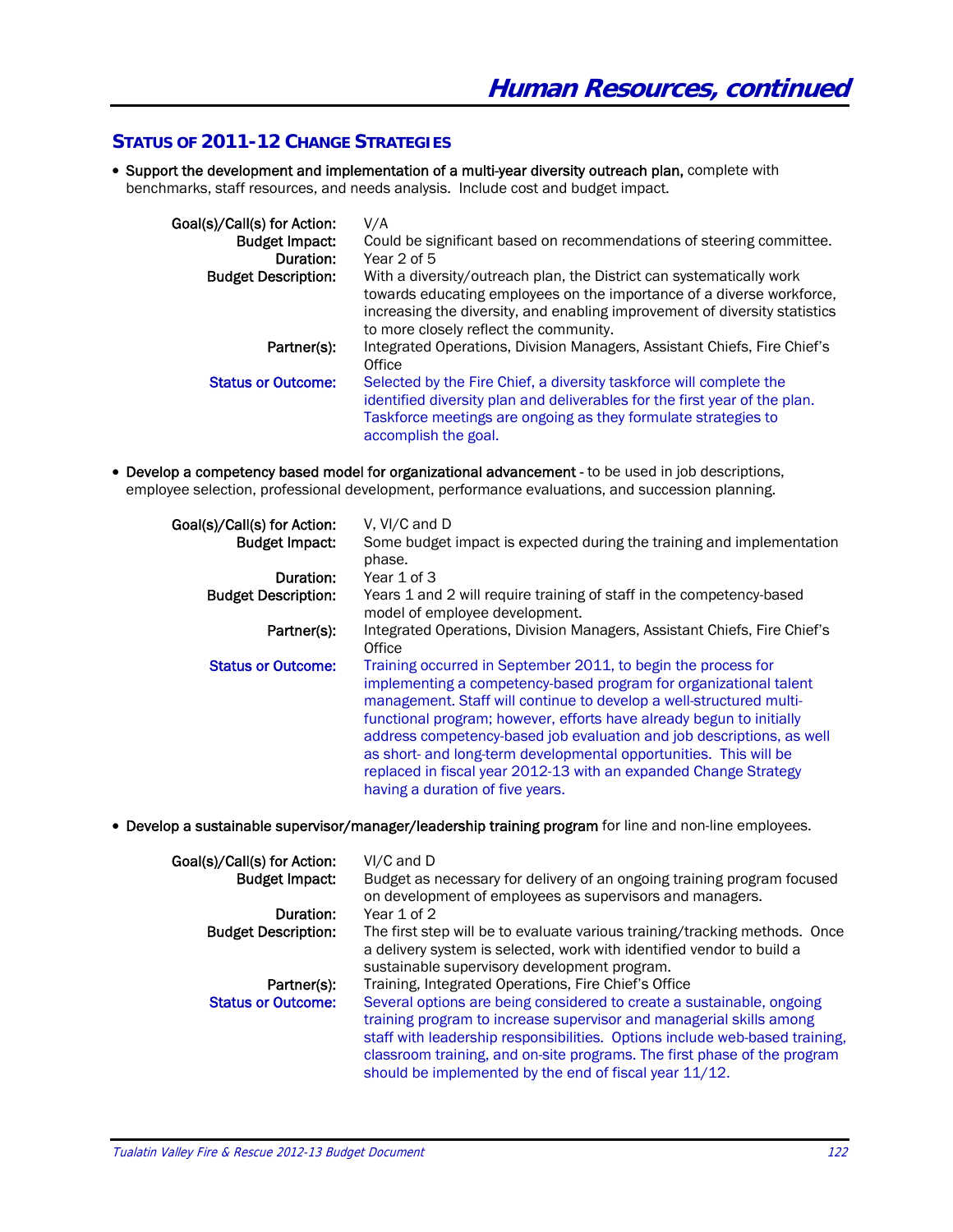## **STATUS OF 2011-12 CHANGE STRATEGIES, CONTINUED**

Go out for bid on third party administrator for applicable employee benefits.

| Goal(s)/Call(s) for Action:<br><b>Budget Impact:</b><br>Duration: | IV. VIII<br>Resource neutral<br>Year 1 of 1                                                                                                                                                                                                                                                                                                                                                                                                   |
|-------------------------------------------------------------------|-----------------------------------------------------------------------------------------------------------------------------------------------------------------------------------------------------------------------------------------------------------------------------------------------------------------------------------------------------------------------------------------------------------------------------------------------|
| <b>Budget Description:</b>                                        | The District's third party administrator manages the Health                                                                                                                                                                                                                                                                                                                                                                                   |
|                                                                   | Reimbursement Account (HRA) and Flexible Spending Account (FSA)<br>programs for District employees.                                                                                                                                                                                                                                                                                                                                           |
| Partner(s):                                                       | Finance                                                                                                                                                                                                                                                                                                                                                                                                                                       |
| <b>Status or Outcome:</b>                                         | HR received bids from four vendors and selected Genesis Employee<br>Benefits as the new third party administrator. The plan selected is<br>paperless (which is in keeping with the District's sustainability objective)<br>and is also more cost effective than the prior third party administrator.<br>Union represented employees will move to the new provider at the<br>beginning of fiscal year 12/13, with their July benefits renewal. |

#### **2011-12 ADDITIONAL ACCOMPLISHMENTS**

- Comprehensive revisions were completed to the five Standard Operating Guidelines (SOGs) effecting pay practices. These changes support the change to a July 1<sup>st</sup> focal performance evaluation date for all employees, and define and align policies to assure they reflect current practices and directives from the Fire Chief's Office.
- Conducted first benefits open enrollment process for non-Union staff that was entirely electronic and completely paperless.
- After moving to an open and continuous process for testing and entrance list creation for firefighters, selected the first group of candidates from the new list for the 12-01 Academy.
- House Bill 3207 changed requirements for employer treatment of military veteran job applicants. The changes were unclear and ambiguous. The District's Human Resources Manager actively engaged in the legal process and successfully had the language changed in order to create more clarity for public employers.
- Utilizing MUNIS, staff created an automated notification process for individuals on the District's job interest list, a process that was previously managed through paper and e-mail.

## **2012-13 SERVICE MEASURES**

Gather data on injured workers who return to light duty and submit to SAIF for reimbursement.

| Goal(s):         | VII                                                                      |
|------------------|--------------------------------------------------------------------------|
| Service Type(s): | Essential                                                                |
| Measured By:     | Periodic review and submission of injured worker/light duty data to SAIF |
|                  | in order to qualify for reimbursement.                                   |

Successfully attract, select, retain, and promote qualified personnel in all District positions.

| Goal(s):         | VI                                                                          |
|------------------|-----------------------------------------------------------------------------|
| Service Type(s): | Mandatory                                                                   |
| Measured By:     | The data collected in the hiring manager satisfaction survey ratings        |
|                  | completed after each selection process (non-Civil Service), the low rate of |
|                  | voluntary turnover, analysis of exit interview feedback, and overall        |
|                  | success in trial service of personnel newly hired or newly promoted, all    |
|                  | reflect overall success in employment actions.                              |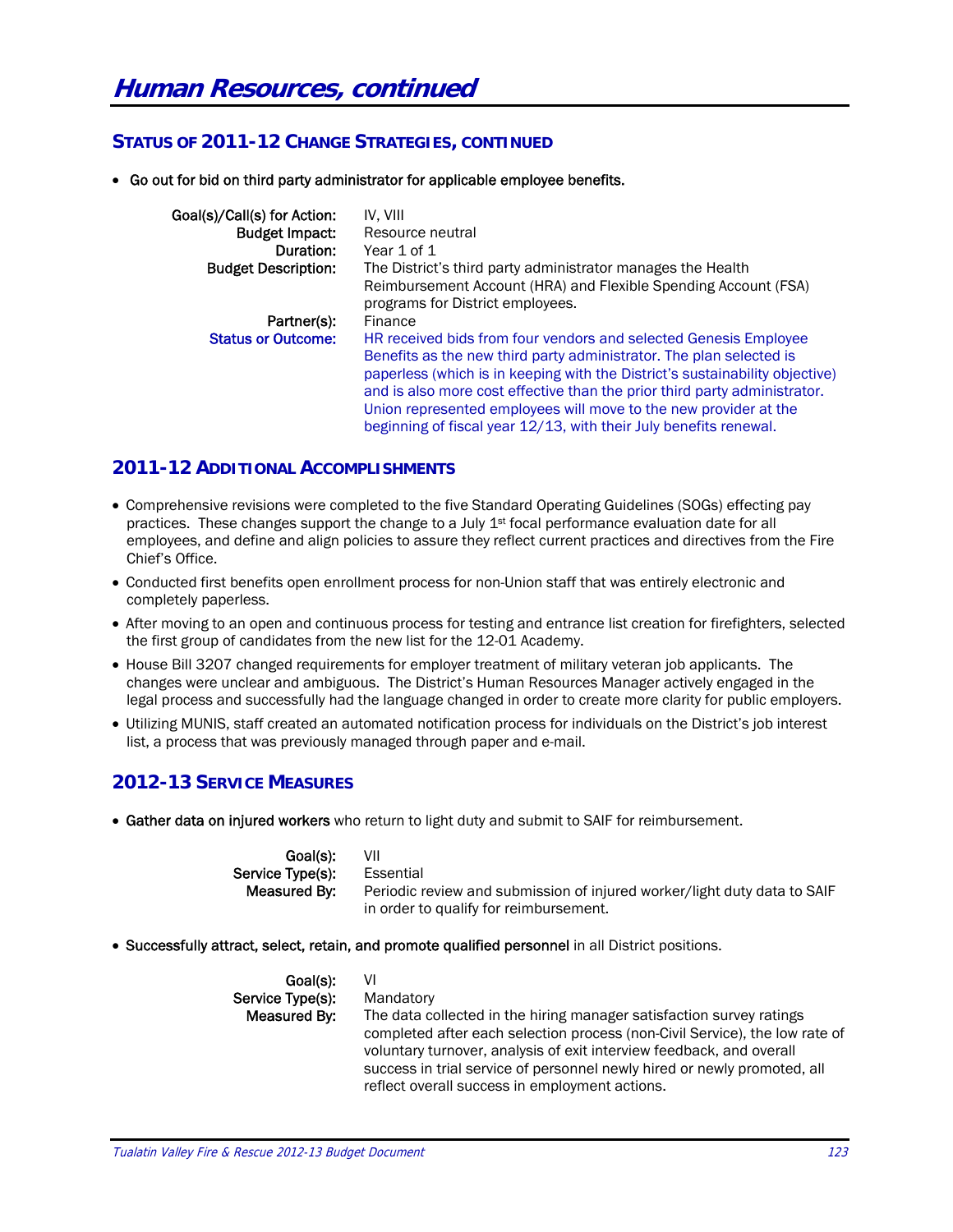## **2012-13 SERVICE MEASURES, CONTINUED**

Ongoing analysis of positions to assure jobs are appropriately classified within the District's salary structure.

Goal(s): VI Service Type(s): Essential **Measured By:** Ongoing review of new and existing positions in order to assure that the correct work is being performed for any given position, and that positions are correctly placed in the District's salary structure as compared to both the external market and other positions internal to the organization.

• Administration of the annual performance evaluation process to include written appraisals as well as ongoing feedback to employees in regards to their work performance.

| Goal(s):         | VI                                                                                                                                                                                                                                                                                                                                                                                                                                     |
|------------------|----------------------------------------------------------------------------------------------------------------------------------------------------------------------------------------------------------------------------------------------------------------------------------------------------------------------------------------------------------------------------------------------------------------------------------------|
| Service Type(s): | Essential                                                                                                                                                                                                                                                                                                                                                                                                                              |
| Measured By:     | 100% compliance for all employees to receive a written performance<br>evaluation annually on July 1 <sup>st</sup> delivered during a face-to-face meeting<br>with their manager. Additionally, new or promoted employees will receive<br>a minimum of three written quarterly evaluations prior to the annual<br>evaluation, each delivered in a meeting with the employee in order to<br>discuss feedback both positive and negative. |

• Process personnel actions with 100% accuracy, with actions entered into MUNIS reflecting intentions of authorizing manager.

> Goal(s): VI Service Type(s): Mandatory<br>Measured By: No payroll of

No payroll or benefits errors as a result of processing personnel actions and data entry into MUNIS each payroll cycle.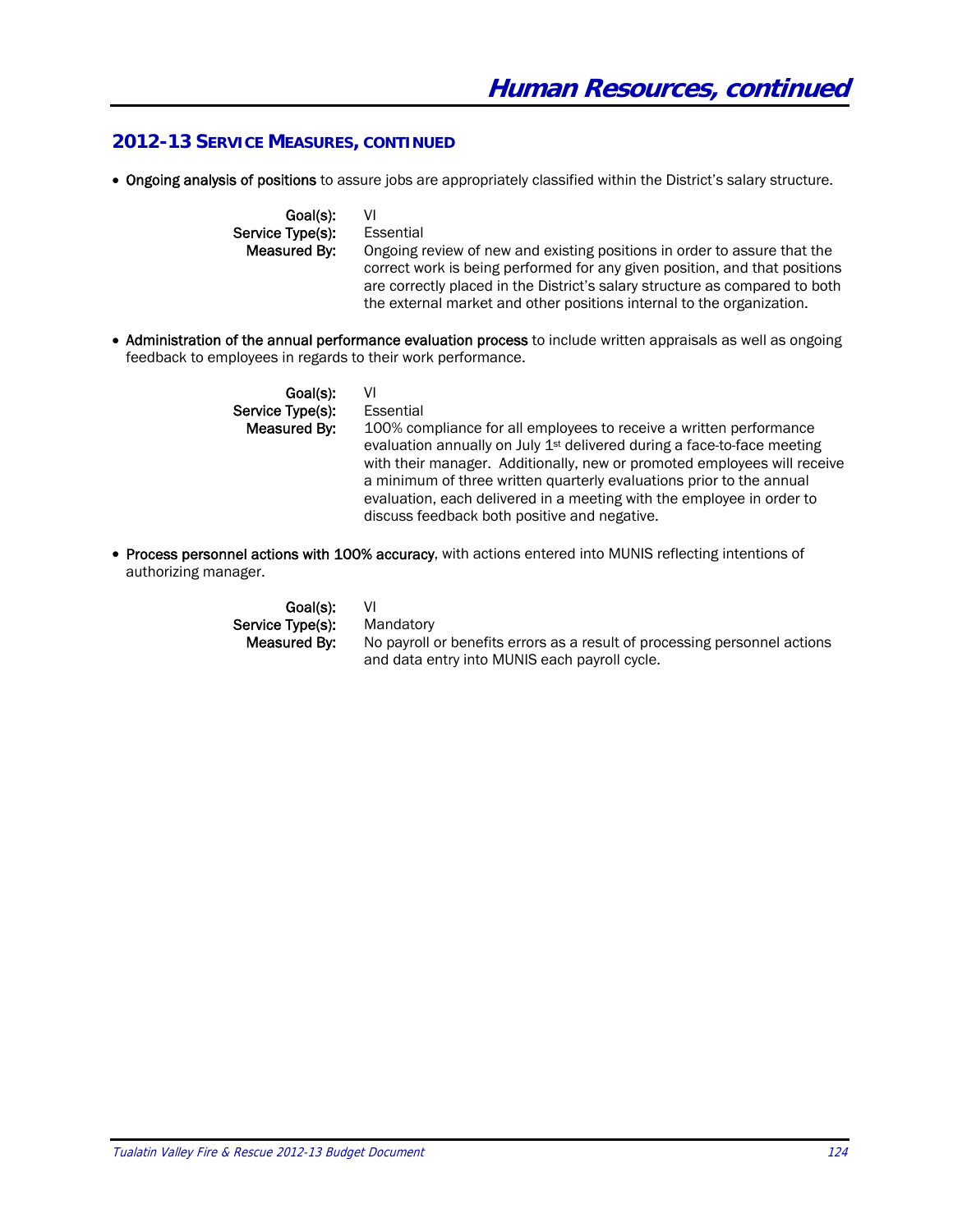## **2012-13 SERVICE MEASURES, CONTINUED**

|                                                                                                          | FY 08-09 | FY 09-10 | FY 10-11 | FY 11-12<br>estimated | FY 12-13<br>projected   |
|----------------------------------------------------------------------------------------------------------|----------|----------|----------|-----------------------|-------------------------|
| <b>HR FTE</b>                                                                                            | 6.0      | 6.0      | 6.0      | 6.0                   | 6.0                     |
| Total number of employees                                                                                | 412      | 427      | 441      | 449                   | 457                     |
| Union                                                                                                    | 310      | 318      | 328      | 330                   | 337                     |
| Non-Union                                                                                                | 106      | 113      | 113      | 119                   | 120                     |
| Total number of volunteers                                                                               | 71       | 66       | 56       | 59                    | 62                      |
| Number of employees hired                                                                                | 25       | 28       | 34       | 21                    | 16                      |
| Volunteers onboarded                                                                                     | 13       | 15       | 13       | 13                    | 13                      |
| Number of employee separations                                                                           | 10       | 9        | 8        | 4                     | 4                       |
| Number of volunteer separations                                                                          | 6        | 20       | 23       | 10                    | 10                      |
| Number of employee retirements                                                                           | 10       | 4        | 12       | 9                     | $\overline{\mathbf{A}}$ |
| Average number of Union employees on STD (short<br>term disability) per week                             | 3.3      | 3.2      | 4.9      | 4.5                   | 4.7                     |
| Average duration of weeks on STD per employee                                                            | 9.8      | 10.5     | 11.1     | 11.5                  | 11.6                    |
| Average weekly number of line personnel off-duty for<br>injury or illness both work and non-work related | 12.5     | 14.3     | 13.4     | 13.0                  | 13.5                    |
| Number of selection processes completed (Total)                                                          | 21       | 20       | 21       | 20                    | 25                      |
| <b>Civil Service</b>                                                                                     | 9        | 5        | 9        | 10                    | 15                      |
| Non-Civil Service                                                                                        | 12       | 15       | 12       | 10                    | 10 <sup>1</sup>         |
| Turnover percentage (not including retirements)                                                          | N/A      | 2.1%     | 1.9%     | 1.8%                  | 2.0%                    |
| Turnover percentage (including retirements)                                                              | N/A      | 3.7%     | 4.6%     | 3.0%                  | 4.0%                    |
| Number of applications processed                                                                         | 1115     | 890      | 573      | 369                   | 600                     |

# **2012-13 CHANGE STRATEGIES**

 Support the development and implementation of a multi-year diversity plan, complete with benchmarks, staff resources, and needs analysis. Include cost and budget impact.

| Goal(s)/Call(s) for Action: | V/A, B, C, 1, 2, and 3                                                                                                                                                                                                                                                                                                                                                                                                     |
|-----------------------------|----------------------------------------------------------------------------------------------------------------------------------------------------------------------------------------------------------------------------------------------------------------------------------------------------------------------------------------------------------------------------------------------------------------------------|
| <b>Budget Impact:</b>       | Could be significant based on recommendations of steering committee                                                                                                                                                                                                                                                                                                                                                        |
| Duration:                   | Year 3 of 5                                                                                                                                                                                                                                                                                                                                                                                                                |
| <b>Budget Description:</b>  | In order to develop and enhance a workforce that understands and<br>respects individual and group differences, the District will continue to<br>work towards increasing employee awareness of the benefits of a diverse<br>workforce, increase overall cultural competency in order to more<br>effectively serve the citizens of the District, and increase organizational<br>diversity to reflect the communities served. |
| Partner(s):                 | Integrated Operations, Division Managers, Assistant Chiefs, Fire Chief's<br>Office                                                                                                                                                                                                                                                                                                                                         |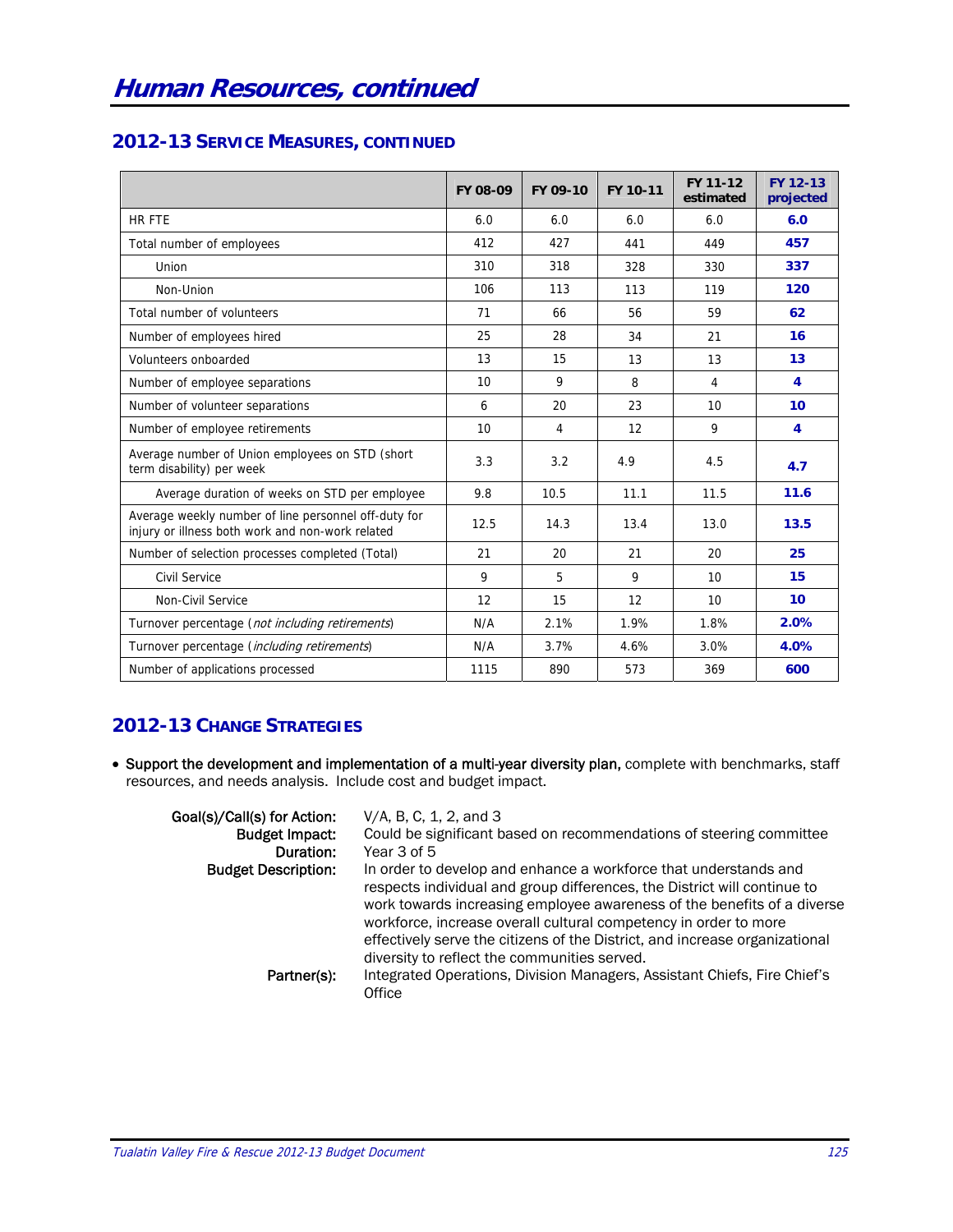## **2012-13 CHANGE STRATEGIES, CONTINUED**

 Develop the framework for an integrated talent management system that aligns all HR functions (job descriptions, employee selection, professional development, performance evaluations, and succession planning) with one another and connects business objectives to talent management strategies, outcomes, and calls to action. Scope and duration of project has increased after initial training.

| Goal(s)/Call(s) for Action: | VI/7                                                                 |
|-----------------------------|----------------------------------------------------------------------|
| <b>Budget Impact:</b>       | Minimal budget impact with primary framework developed with existing |
|                             | HR resources. Some cost for staff training and materials. Medium and |
|                             | long-term budget impact to be assessed as framework developed.       |
| Duration:                   | Year $2$ of $5$                                                      |
| <b>Budget Description:</b>  | The foundation of this framework is the development of a competency  |
|                             | model for the organization, described above.                         |
| Partner(s):                 | All organizational units                                             |

Develop a sustainable supervisor/manager/leadership training program for line and non-line employees.

| Goal(s)/Call(s) for Action:<br><b>Budget Impact:</b> | VI/C and D<br>Budget as necessary for delivery of an ongoing training program focused                                                               |
|------------------------------------------------------|-----------------------------------------------------------------------------------------------------------------------------------------------------|
|                                                      | on development of employees as supervisors and managers.                                                                                            |
| Duration:                                            | Year 2 of 2                                                                                                                                         |
| <b>Budget Description:</b>                           | The first step will be to evaluate various training/tracking methods. Once<br>a delivery system is selected, work with identified vendor to build a |
|                                                      | sustainable supervisory development program.                                                                                                        |
| Partner(s):                                          | Training, Integrated Operations, Fire Chief's Office                                                                                                |

• Pilot a "peak period" employment resourcing program, evaluating, and utilizing the appropriate resources to assist with employment activities during peak periods of employment activity. Resources may be internal or external depending on the vacancy, availability of internal support/assistance, and priority of the recruitment.

| Goal(s)/Call(s) for Action:<br><b>Budget Impact:</b> | $VI/C$ , D, 3, and 4<br>May have budget impact depending on the kinds of support needed to<br>meet demand.                                                                                                  |
|------------------------------------------------------|-------------------------------------------------------------------------------------------------------------------------------------------------------------------------------------------------------------|
| Duration:                                            | Year 1 of 1                                                                                                                                                                                                 |
| <b>Budget Description:</b>                           | Identify various methods of resourcing employment processes, including<br>developing interview questions, phone screening candidates, scheduling<br>interviews, and participating in the interview process. |
| Partner(s):                                          | Potentially multiple divisions                                                                                                                                                                              |

• Implement the Human Resource side of a new labor contract. Depending on what the finalized contract brings, HR must interpret and adapt policies and procedures that reflect the new contract language.

| Goal(s)/Call(s) for Action: | VI/5                                   |
|-----------------------------|----------------------------------------|
| Budget Impact:              | Resource neutral                       |
| Duration:                   | Year 1 of 3                            |
| <b>Budget Description:</b>  | Reflective of new contract agreements. |
| Partner(s):                 | Fire Chief's Office, Finance Division  |